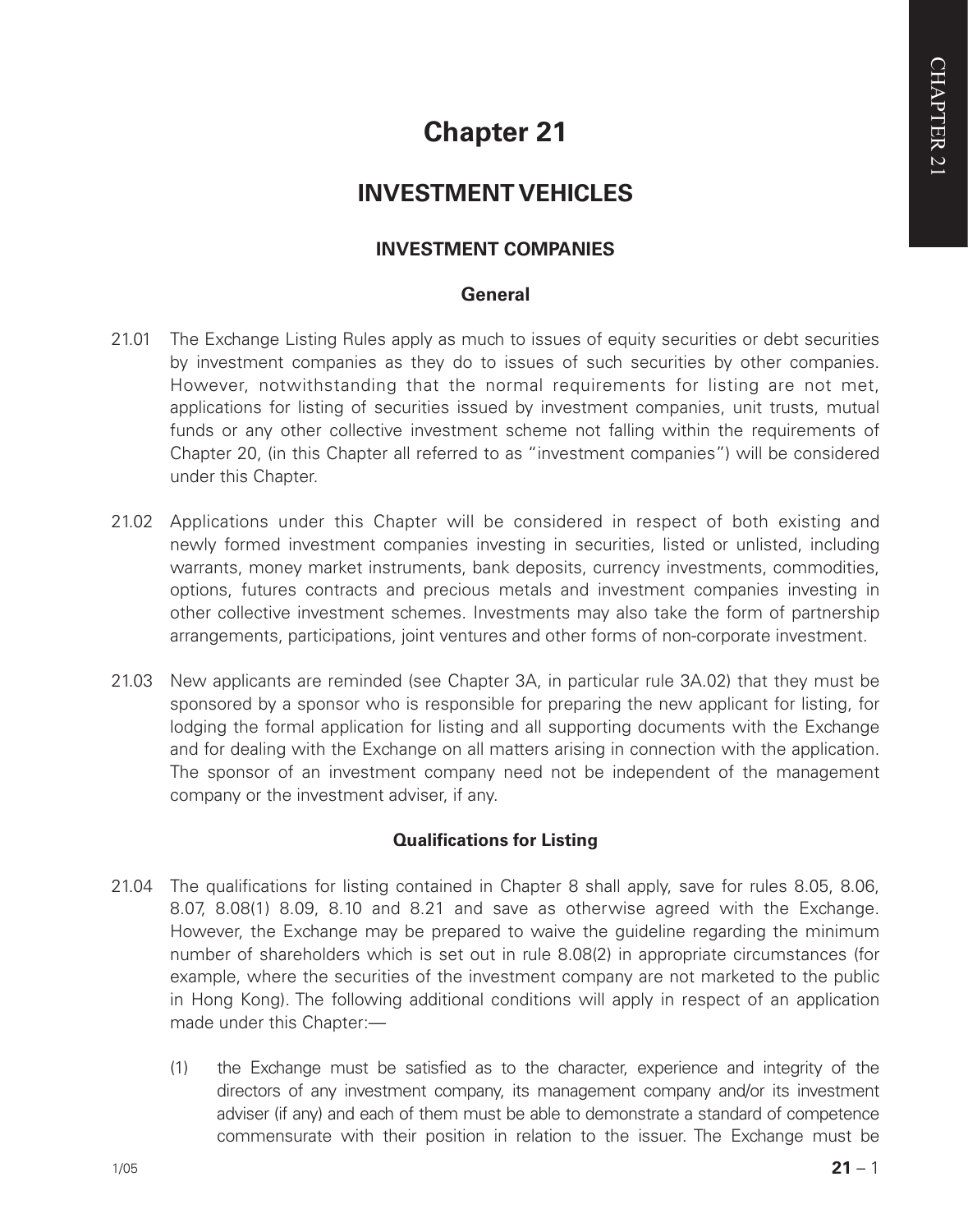satisfied as to the fitness and competence of each of the directors of the issuer, its management company and/or its investment adviser and must be satisfied that the executive management committee have had satisfactory experience in the professional management of investments on behalf of third party investors. The Exchange will reserve the right to request further information regarding any such proposed director's or adviser's background, experience or other business interests. The Exchange will not approve an application for listing under this Chapter unless the foregoing provisions are met to the satisfaction of the Exchange;

- (2) the investment company should generally have a custodian or trustee which must be acceptable to the Exchange:
- (3) the investment company and its management must normally be bound, either in its articles of association or trust deed or equivalent constitutive document or in such other manner as is acceptable to the Exchange, to ensure compliance at all times while it remains listed under this Chapter with the following requirements:-
	- (a) that the investment company will not either on its own or in conjunction with any core connected person take legal, or effective, management control of underlying investments and that in any event the investment company will not own or control more than 30% (or such other percentage as may from time to time be specified in the Takeovers Code as being the level for triggering a mandatory general offer) of the voting rights in any one company or body;
	- (b) that a reasonable spread of investments will be maintained by the investment company. Generally this will mean that the value of its holding of investments issued by any one company or body shall not exceed twenty per cent. of the investment company's net asset value at the time when such investment is made;
	- (c) that shareholders' meetings are convened and conducted in a manner which is acceptable to the Exchange;
	- (d) that any custodian, management company, any of their core connected persons and every director of any investment company and management company is prohibited from voting their own shares at, or being part of a quorum for , any meeting to the extent that they have or any of their close associates has, a material interest in the business to be conducted; and
	- (e) that the investment company's auditors are independent of the investment company, any management company and any custodian, to the same extent as that required of an auditor under the Companies Ordinance and in accordance with the requirements on independence issued by the Hong Kong Institute of Certified Public Accountants and that, in the case of an overseas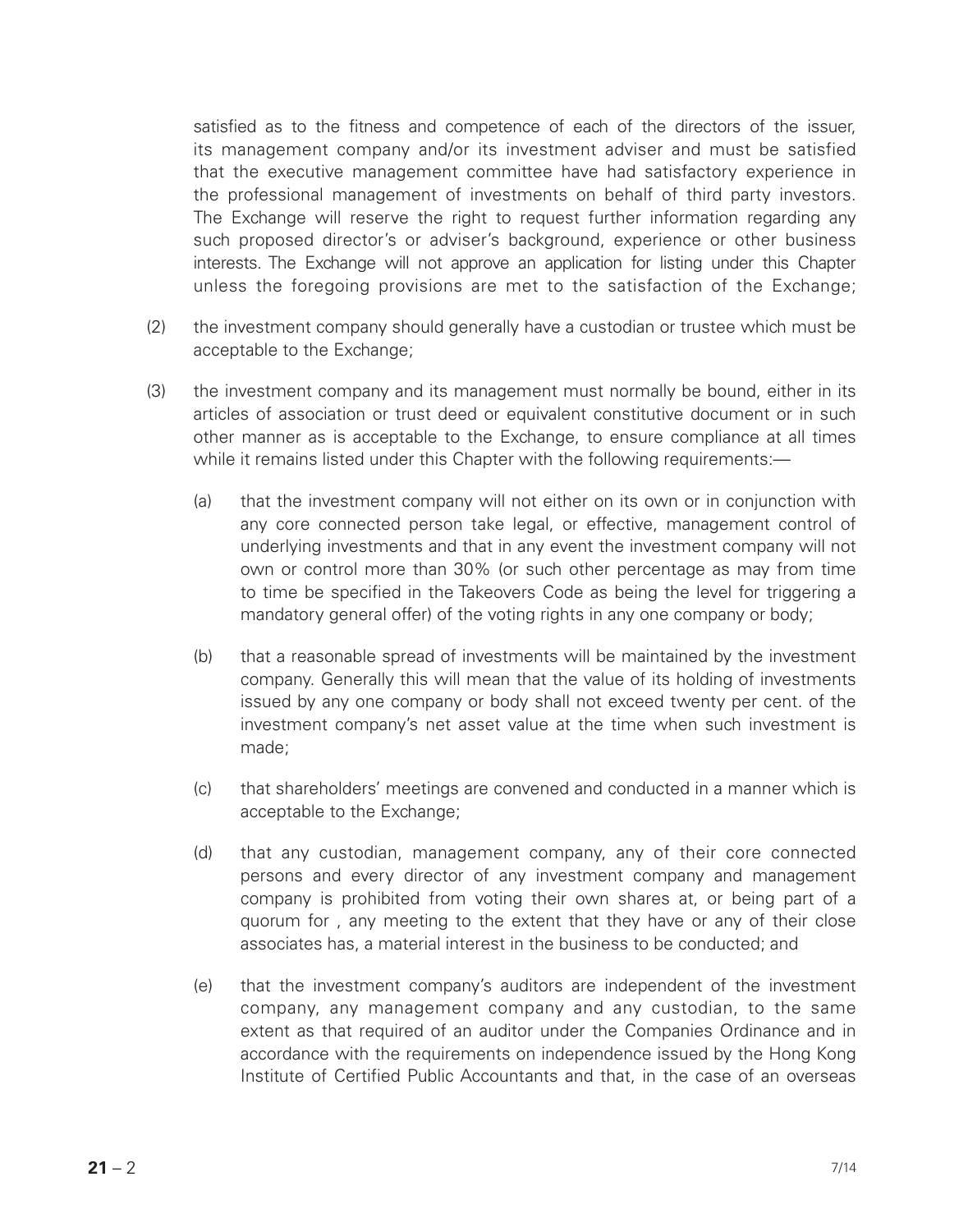investment company, the accounts of the investment company are audited to a standard comparable to that required in Hong Kong and all reports conform to International Financial Reporting Standards;

- (4) it will normally be a condition of the listing that, in the case of a newly formed investment company, at the conclusion of the initial offering of shares or units or, in the case of an existing investment vehicle, at the time of listing, no person shall control 30 per cent. (or such other amount as may from time to time be specified in the Takeovers Code as being the level for triggering a mandatory general offer) or more of the votes exercisable at any general meeting of the investment company. For these purposes, the interests of all the close associates of a shareholder and any persons acting in concert (within the meaning of the Takeovers Code) with a shareholder will be aggregated;
- (5) in the case of a newly formed investment company, save to the extent agreed otherwise with the Exchange and set out in the listing document at the time of listing, the investment objectives, policies and restrictions set out in the listing document must not be changed for a minimum period of three years, without shareholders' consent and the restrictions required by rule 21.04(3)(a) and (b) must not be changed at all if the investment company wishes to retain its listing under this Chapter; and
- (6) in the case of an investment company which becomes a mutual fund at any time after its initial listing on the Exchange, it will normally be a condition of maintaining its listing that it obtains authorisation from the Commission under the Code and pursuant to section 104 of the Securities and Futures Ordinance not later than the time at which it becomes a mutual fund.
- 21.04A The Exchange shall be authorised by new applicants and listed issuers to file their "applications" (as defined in section 2 of the Securities and Futures (Stock Market Listing) Rules) and those corporate disclosure materials within the meaning of sections 7(1) and (2) of the Securities and Futures (Stock Market Listing) Rules received by the Exchange with the Commission pursuant to sections 5(2) and 7(3) of the Securities and Futures (Stock Market Listing) Rules respectively and new applicants and listed issuers shall be deemed to have agreed to the above by filing such applications and corporate disclosure materials with the Exchange. The authorisation aforementioned shall not be altered or revoked in any way unless prior written approval has been obtained from the Exchange and the Exchange shall have the absolute discretion to grant such approval. In addition, the Exchange may require and new applicants and listed issuers shall execute such documents in favour of the Exchange perfecting the above authorisation as the Exchange may require. Applications and relevant corporate disclosure materials shall be filed with the Exchange in such manner and number of copies as the Exchange may from time to time prescribe.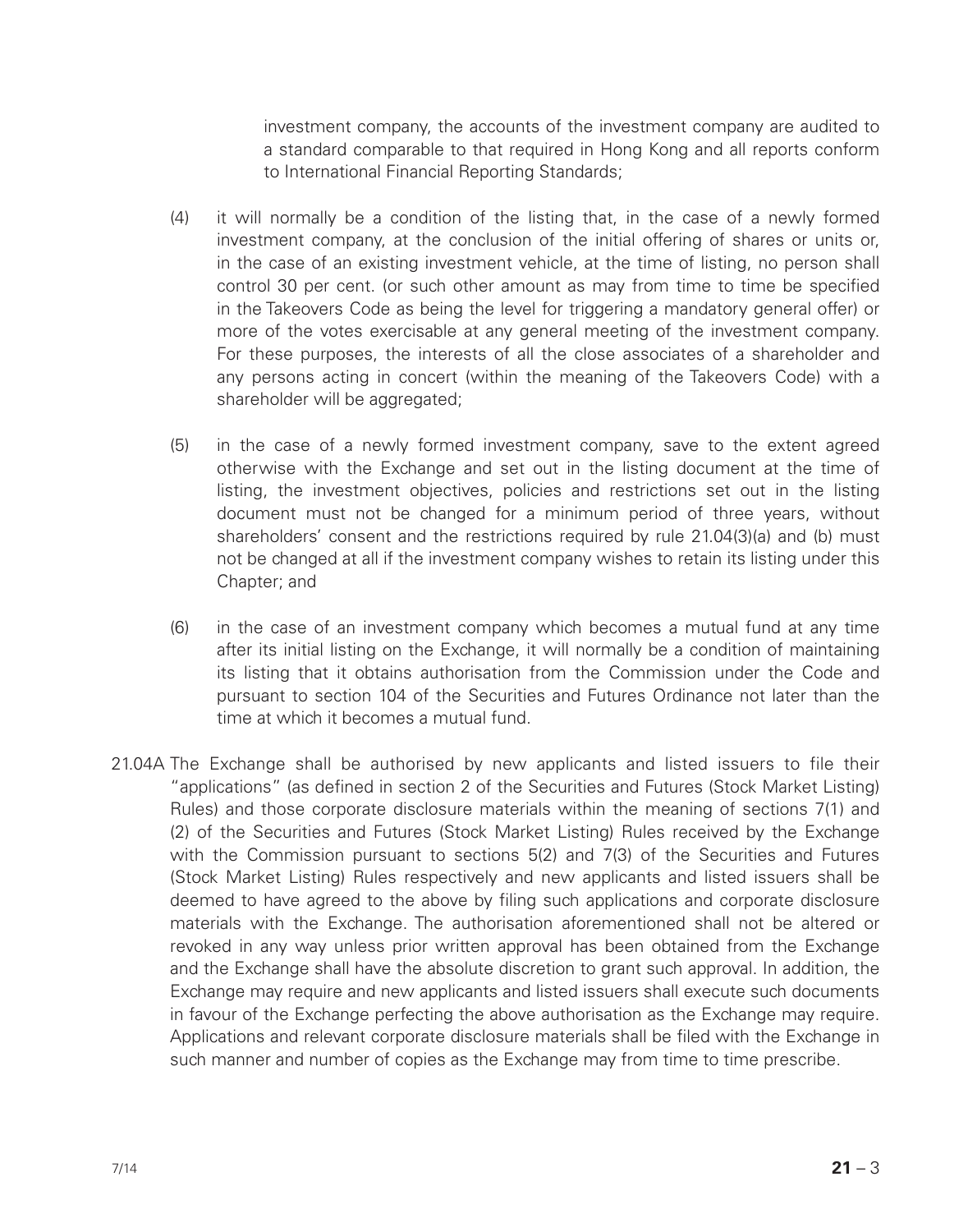#### **Application Procedures and Requirements**

21.05 The proof prints of the listing document lodged with the Exchange under rules 9.19(1) or 24.10(1) must be marked in the margin so as to indicate where the relevant items from this Chapter as well as the relevant items from Chapters 11 and/or 25 and Appendix 1 have been met. The provisions of Chapter 12 will apply, with appropriate modifications.

#### **Listing Documents**

- 21.06 An investment company may omit the following items of information in circumstances where they would otherwise be required by these Exchange Listing Rules:—
	- (1) the following paragraphs of Part A of Appendix 1:—

26, 28 to 30 (inclusive), 34(1) and 36; and

(2) the following paragraphs of Part B of Appendix 1:—

24, 26, 29(1) and 30.

In addition, the Exchange may be prepared to permit the omission of other information where it considers it appropriate. Investment companies who want to omit any of the prescribed information should therefore consult the Exchange at the earliest possible opportunity.

- 21.07 Some of the items of information specified in Parts A, B and C of Appendix 1 may be inappropriate. In such a case, the item should be appropriately adapted so that equivalent information is given.
- 21.08 In addition to the information required by Chapter 11, every listing document issued by or on behalf of an investment company no part of whose share capital or units is already listed must contain the following:—
	- (1) details of all costs and charges e.g. the fees of any management company payable from the investment company's assets which an investor would be likely to consider material, and all deductions made from money subscribed for securities;
	- (2) a statement of any costs of establishing the investment company which are to be paid by the investment company together with an estimate of their size and the period over which they are to be amortised;
	- (3) details of the investment objectives, policies and restrictions which will be observed on the investment of the investment company's assets and the intended diversification of assets by country or region and, in the case of a newly formed investment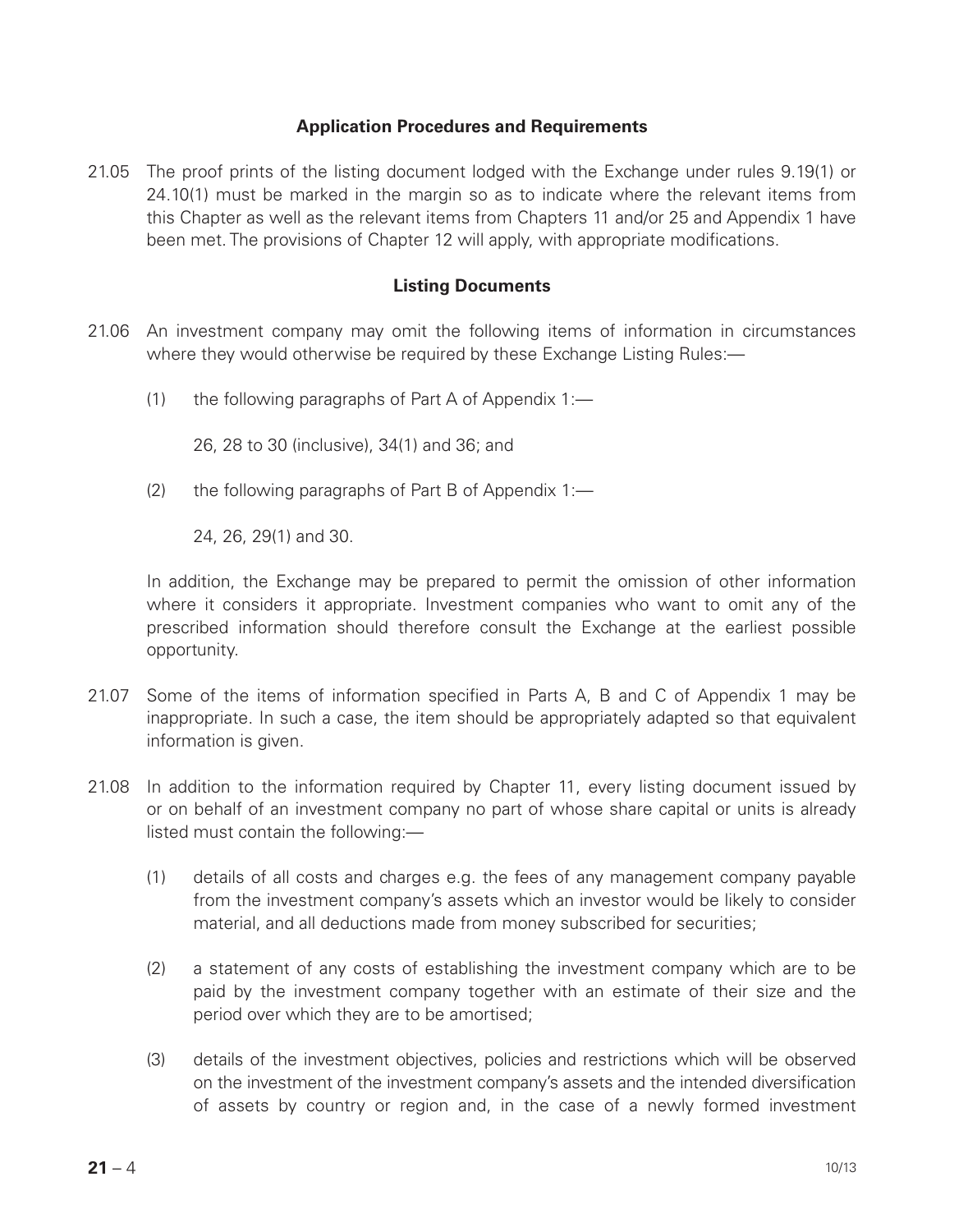company, a statement that (save to the extent agreed otherwise with the Exchange at the time of listing) such investment objectives, policies and restrictions will not be changed for at least three years following the issue of the listing document without the consent of the shareholders of the investment company in general meeting. In addition the listing document shall clearly distinguish between those investment objectives, policies and restrictions which may only be altered with shareholders' approval, those which may be altered without shareholders' approval and those which are required by rule 21.04(3)(a) and (b) to be complied with in order for the investment company to maintain its listing under this Chapter. The listing document must also disclose the extent to which it is intended to invest in options, warrants, commodities, futures contracts, unlisted securities and precious metals and must include an appropriate negative statement if there is an intention not to invest in any such investments;

- (4) details of the distribution policy and the approximate dates on which distributions will be made;
- (5) details of the principal taxes levied on the investment company's income and capital (including taxes withheld at source on distributions received by the investment company) and tax, if any, deducted on distributions to shareholders;
- (6) a summary of the borrowing powers of the investment company, if any, stating that at no time will it exceed a certain amount, and stating the circumstances under which borrowings might take place;
- (7) a statement as to whether certificates for securities will be issued in registered or bearer form, or in both forms;
- (8) the name, address and description of any management company, custodian, investment adviser, distribution company and any alternate custodian;
- (9) the full names, addresses and descriptions of every director of the investment company and every director of the management company;
- (10) a description of the relevant experience of any management company, investment adviser and the directors of the investment company;
- (11) particulars of what reports will be sent to registered shareholders and when;
- (12) a statement as to whether or not the directors of the investment company, the management company, any investment adviser or any distribution company, or any associate of any of those persons, is or will become entitled to receive any part of any brokerage charged to the investment company, or any re-allowance of other types on purchases charged to the investment company: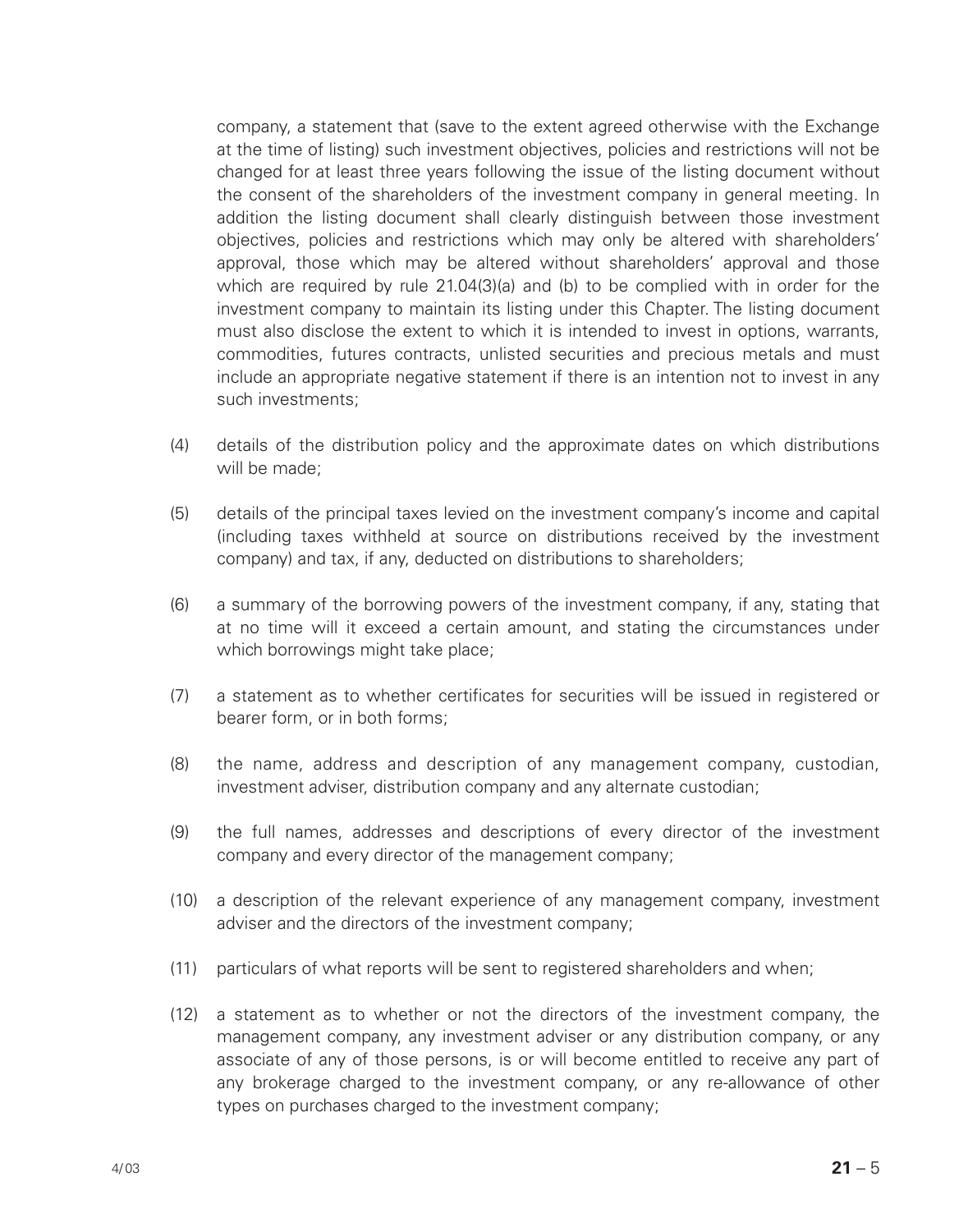- (13) a warning that an investment in the investment company is subject to abnormal risks, if the nature of the investment policy so dictates;
- (14) details of the investment company's foreign exchange policy and in particular details of any foreign exchange controls or restrictions of relevance to the investment company or its investment policy or objectives;
- (15) in the case of an existing investment company, full details of all listed investments and all other investments with a value of more than five per cent. of the investment company's gross assets, and details of at least the ten largest investments, stating:—
	- (a) a brief description of the business;
	- (b) proportion of the share capital owned;
	- (c) cost;
	- (d) directors' valuation and, in the case of listed investments, market value;
	- (e) dividends or other income received during the year from such investment (indicating any abnormal dividends);
	- (f) dividend cover or underlying earnings; and
	- (g) [Repealed 1 January 2013]
	- (h) net assets attributable to the investment; and
- (16) in the case of an existing investment company, an analysis of any provision for diminution in value of investments, naming the investments against which provision has been made and stating for each investment:—
	- (a) cost;
	- (b) provision made;
	- (c) book value; and
	- (d) reason for the provision.
- 21.09 In addition to the information required by Chapter 11 every listing document issued by or on behalf of an investment company some part of whose share capital is already listed must contain the information required by rules  $21.08(1)$ ,  $(3)$ ,  $(4)$ ,  $(5)$ ,  $(6)$ ,  $(8)$ ,  $(9)$ ,  $(12)$  to  $(16)$ above.
- 21.10 The statement of responsibility required under paragraph 2 of Parts A, B, and C of Appendix 1 must be given by the directors of the management company as well as the directors of the investment company and the statement in the listing document should be modified accordingly.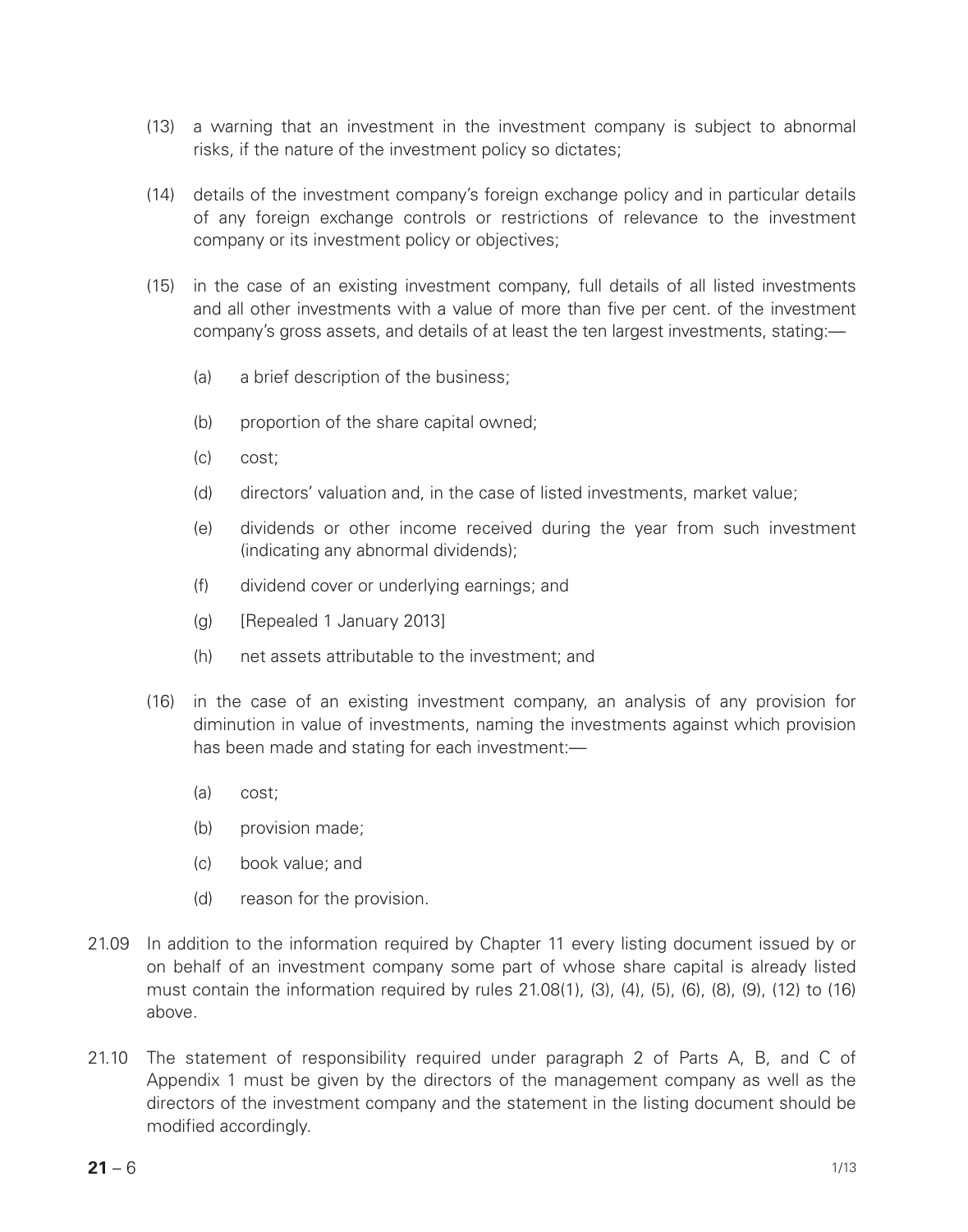#### **Listing Agreement**

- 21.11 The Listing Agreement must be signed for and on behalf of the management company, if any, as well as the investment company and must be lodged with the Exchange before bulk-printing of the listing document (see rule 9.11(27) or 24.11(5)). A certified copy of the resolutions of the relevant boards of directors or other governing bodies authorising the signing of the Listing Agreement must be lodged with the Exchange prior to the commencement of dealings (see rule 9.11(34)).
- 21.12 The Listing Agreement for an investment company must include the following additional continuing obligations:—
	- (1) the annual report and accounts shall include:—
		- (a) a list of all investments with a value greater than 5 per cent. of the investment company's gross assets, and at least the 10 largest investments stating, with comparative figures where relevant:—
			- (i) a brief description of the business;
			- (ii) proportion of share capital owned;
			- (iii) cost;
			- (iv) directors' valuation and, in the case of listed investments, market value;
			- (v) dividends received during the year (indicating any abnormal dividends);
			- (vi) dividend cover or underlying earnings; and
			- (vii) [Repealed 1 January 2013]
			- (viii) net assets attributable to investment;
		- (b) an analysis of any provision for diminution in the value of investments, naming the investments against which provision has been made and stating for each investment:—
			- (i) cost;
			- (ii) provision made; and
			- (iii) book value; and
		- (c) an analysis of realised and unrealised surpluses, stating separately profits and losses as between investments which are listed on a regulated, regularly operating, open stock market which is recognised by the Exchange and those investments which are not so listed;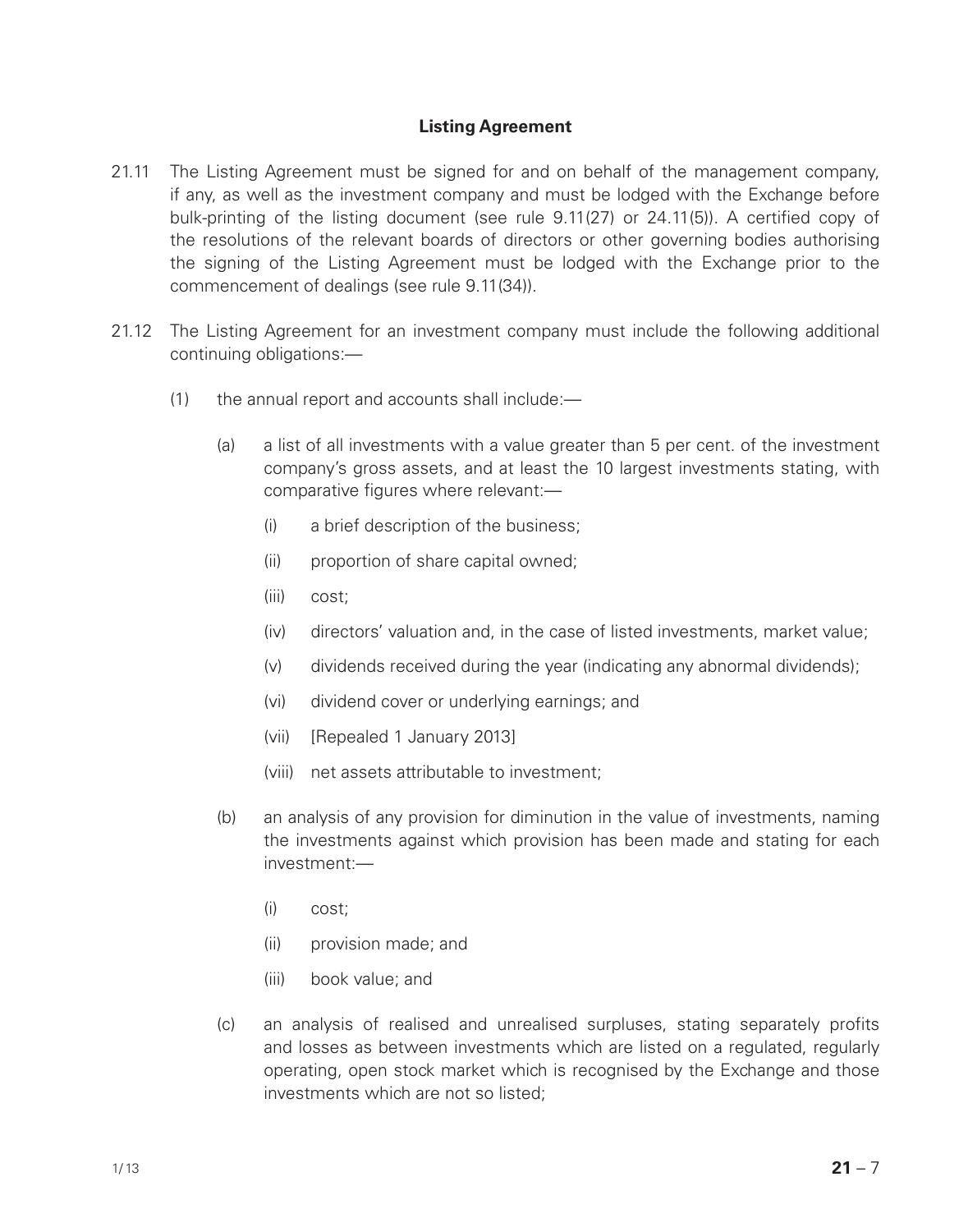- (2) the interim report and any preliminary announcement of results for the full year shall include a division of income between:—
	- (a) dividend and interest received; and
	- (b) other forms of income (which may be income of associated companies),

distinguishing where significant between underwriting income and the results of dealings by subsidiaries;

- (3) the investment company must publish in accordance with rule 2.07C an announcement containing a statement of its net asset value as at the end of each month within 15 days of that date;
- (4) in the case of a unit trust, mutual fund or collective investment scheme not authorised under the Code and pursuant to section 104 of the Securities and Futures Ordinance, an undertaking that units, shares and interests in the scheme will not be advertised, promoted, marketed or sold in Hong Kong in any way which breaches the laws and regulations (including the Code) in Hong Kong; and
- (5) an undertaking to comply with the requirements of rules 21.04(3), (5) and (6), if applicable.
- 21.13 The Listing Agreement for an investment company will state that the provisions of Chapter 14 will not apply to investment companies save for rules 14.06(3), 14.06(4), 14.34 to 14.37, 14.38A, 14.40 to 14.46, 14.48 to 14.53 (for very substantial disposals), 14.58, 14.60 to 14.63, 14.66 to 14.68, 14.70 to 14.77, 14.85 and 14.86.

#### **Investment Companies with Restricted Marketing**

- 21.14 Applications for listing of units or shares in investment companies which are not marketed to the public in Hong Kong (including unit trusts, mutual funds or other collective investment schemes not authorised under the Code and pursuant to section 104 of the Securities and Futures Ordinance) may be considered under this Chapter subject to the following modifications and/or additional requirements:—
	- (1) the investment company and the securities must, in the opinion of the Exchange, be suitable for listing and the Exchange must be satisfied that there is not likely to be significant public demand for the securities of the investment company because of either the nature of the investment company or the size of the minimum subscription and/or investment;
	- (2) the qualifications for listing contained in rules 8.12, 8.13 and 8.13A will not apply;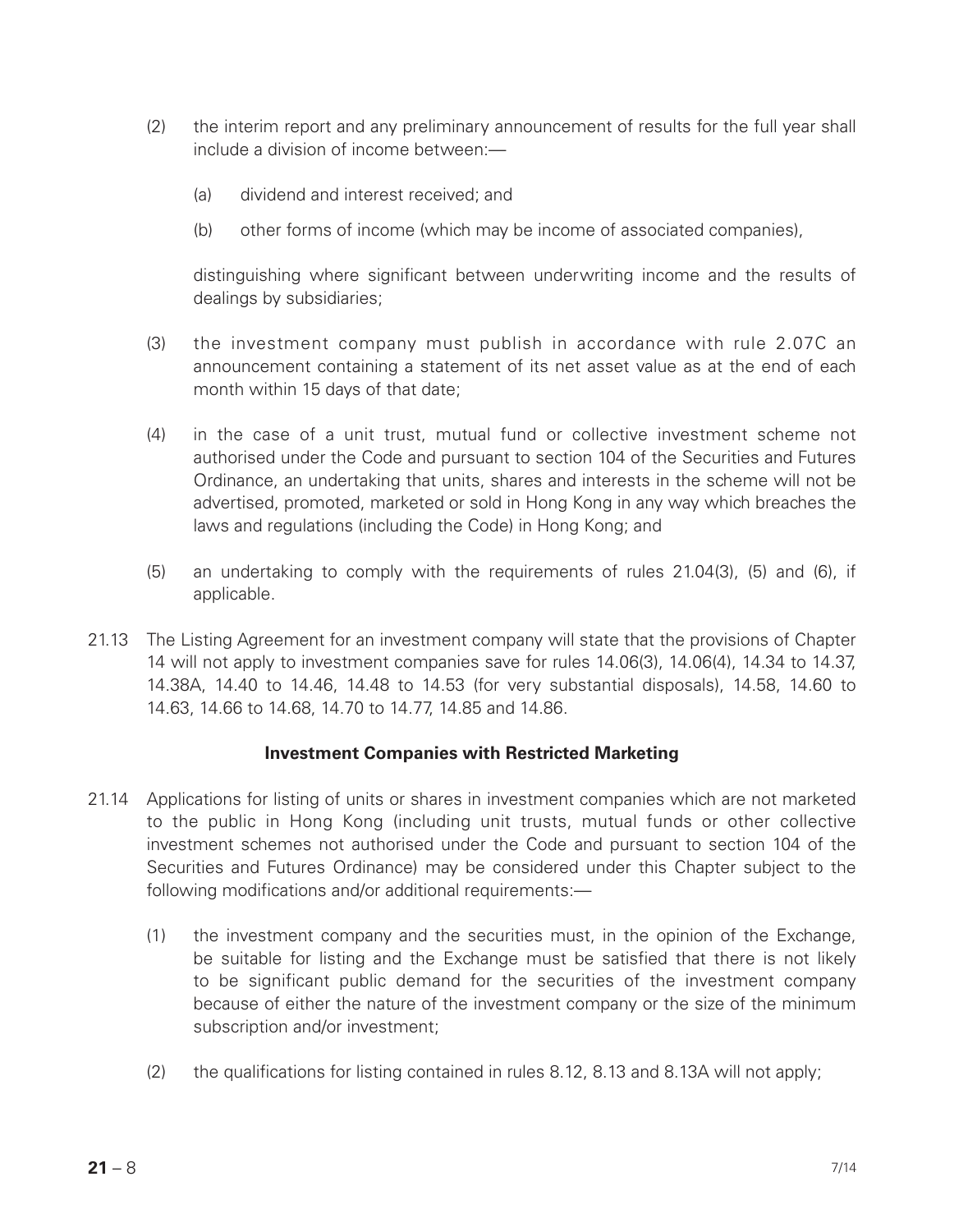- (3) the Exchange must be satisfied that adequate arrangements have been made to ensure that the securities of the investment company will not be permitted to be marketed to the public in Hong Kong. This provision does not prohibit marketing to "professional persons" in Hong Kong;
- (4) the provisions of rule 21.04(6) will not apply;
- (5) the Exchange reserves the right to impose a minimum investment and/or minimum board lot size if it deems it necessary, by virtue of the nature of the investment company;
- (6) the investment company need not include a summary of the regulatory provisions in its place of incorporation or other establishment (see rule 19.10(3)) in its initial listing document;
- (7) the initial listing document need not be accompanied by a Chinese translation;
- (8) in addition to the provisions of rule 21.06 and rule 21.14(4), the initial listing document need not contain the information required by the following paragraphs of Part A of Appendix 1:—

35, 37, 38, 39 and such other paragraphs as the Exchange may agree, provided that in the case of an existing investment company the listing document must contain the latest published consolidated audited financial statements (including the accompanying notes thereto) and the auditors report thereon together with a statement by the directors of any material adverse change in the financial or trading position of the group since the date to which those accounts have been made up, or an appropriate negative statement;

- (9) any subsequent listing document must normally comply with requirement of Parts B and C of Appendix 1 (subject as provided in rules 21.06 and 21.07 and subject to the omission of such other paragraphs of that Appendix as the Exchange may agree on a case by case basis);
- (10) the Exchange may be prepared to agree such modifications to the Listing Agreement as it considers appropriate in particular case. Conversely, the Exchange may impose additional requirements in a particular case;
- (11) if the investment company is an overseas issuer then the Exchange will normally be prepared to waive the requirements of rule 19.05(3)(a), provided that adequate arrangement are made to have a share transfer agent in Hong Kong; and
- (12) the formal notice in Appendix 11 for listings under this rule shall be modified to note that listing documents will be available in Hong Kong for information only. A Chinese translation of the notice is, however, required.